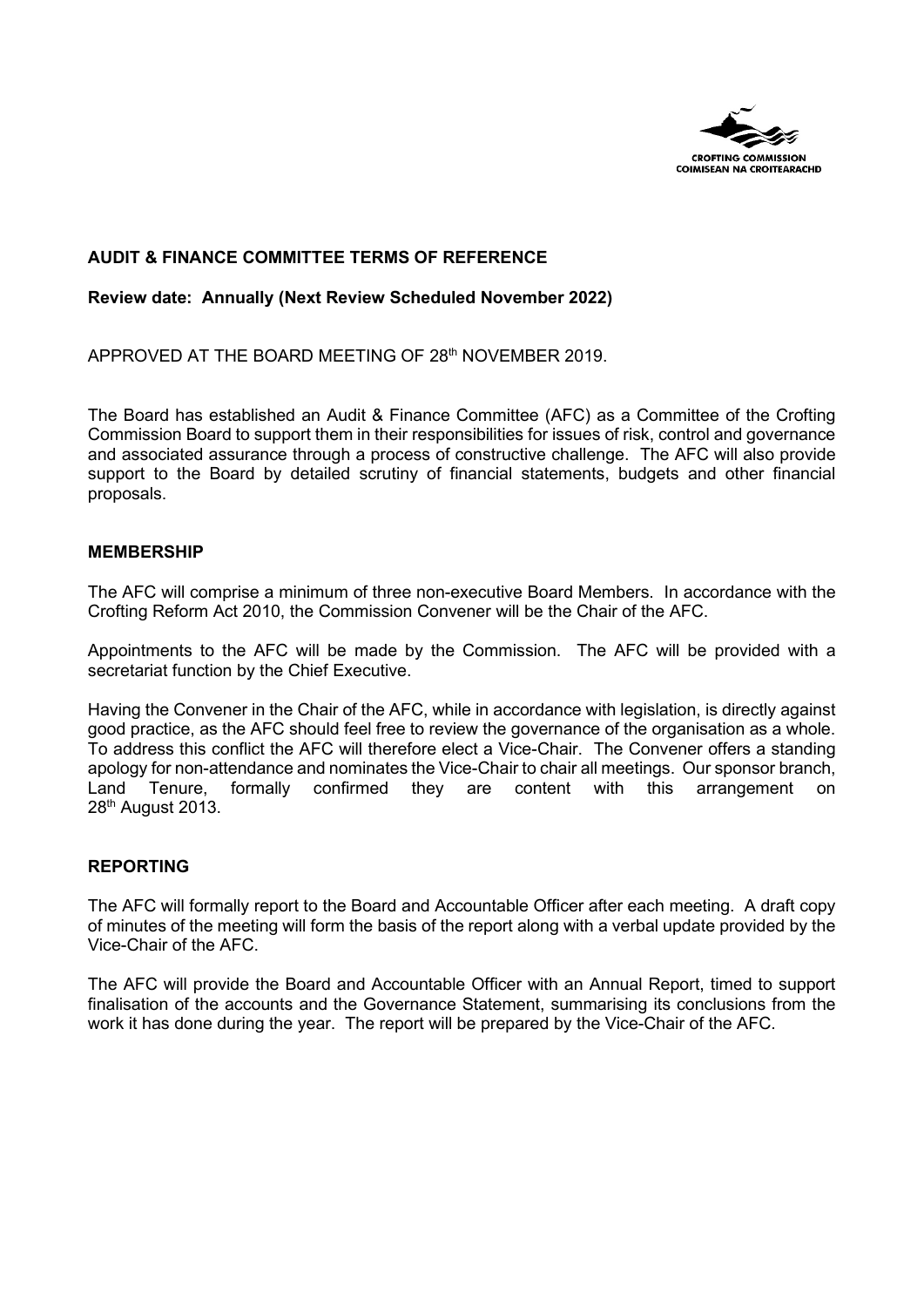## **RESPONSIBILITIES**

The AFC will advise the Board and Accountable Officer on:

### **Audit issues**

- the strategic processes for risk, control and governance and the Governance Statement
- the accounting policies, the accounts, and the annual report of the Commission, including the process for review of the accounts prior to submission for audit, levels of error identified, and management's letter of representation to the external auditors
- the planned activity and results of both internal and external audit
- the adequacy of management response to issues identified by audit activity, including external audit's management letter/report
- the effectiveness of the internal control environment
- assurances relating to the corporate governance requirements for the Commission
- anti-fraud policies, whistle-blowing processes, and arrangements for special investigations
- compliance with the principles of Best Value
- following consideration of the External Auditor's report, approval of the annual accounts for signature by the Accountable Officer
- OR following consideration of the External Auditor's report, recommendation of approval of the annual accounts to the Board for signature by the Accountable Officer.

### **Finance issues**

- The AFC will, at each meeting, monitor the financial performance of the Commission by scrutiny of current financial reports. It will bring any matters of concern to the attention of the Convener, Accountable Officer or Board as appropriate.
- The AFC will each year review detailed budget proposals for the following financial year, bring any matters of concern to the attention of the Convener, Accountable Officer or Board as appropriate, and advise the Board on whether to approve the budget.
- The AFC will, at each meeting, note any other financial matters arising and bring any significant concerns or issues to the attention of the Board.

The AFC will also annually review its own effectiveness and report the results of that review to the Board and Accountable Officer.

# **RIGHTS**

The AFC may:

- co-opt additional Members for a period not exceeding a year to provide specialist skills, knowledge and experience; and
- procure specialist ad-hoc advice at the expense of the Commission, subject to budgets agreed by the Board or Accountable Officer.

### **ACCESS**

The Head of Internal Audit and the representative of External Audit will have free and confidential access to the Vice-Chair of the AFC.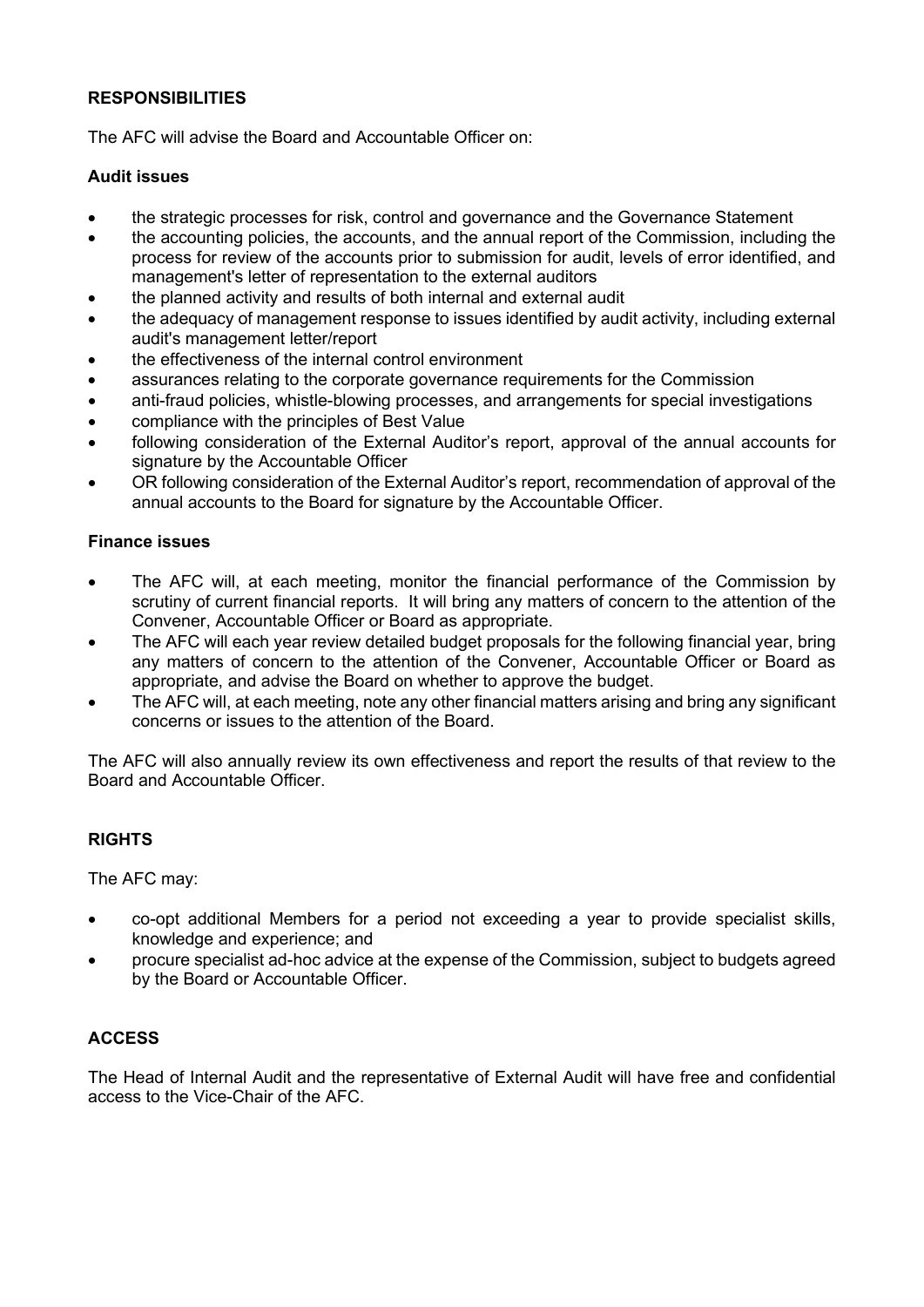## **MEETINGS**

The procedures for meetings are:

- The AFC meet formally four times a year and will also agree subsequent additional meetings throughout the year based on need. This will be in accordance with the AFC work programme (sample set out below). In addition, the Chair of the AFC may convene additional meetings, as he or she deems necessary. In accordance with the Crofting Reform Act 2010 the Chair may appoint a Vice-Chair from the AFC members to act as Chair when the Convener is unable to be present. The Board or Accountable Officer may ask the AFC to convene further meetings to discuss particular issues on which they want the Committee's advice; there will be a minimum of three Members of the Audit Committee with a quorum of two. A majority of Members should be elected Members where this is achievable.
- AFC meetings will normally be attended by the Accountable Officer, the Head of Operations: Regulation, the Head of Digital & Improvement and the Head of Finance.
- Meetings may also be attended, if required by the Committee, by the Head of Internal Audit (or appropriate representative), and a representative of External Audit.
- External Audit has a right to attend any meeting of the Board or its Committees if it so requires.
- The AFC may ask any other officials or staff members of the Commission to attend to assist it with its discussions on any particular matter.
- The AFC may ask any or all of those who normally attend but who are not Members to withdraw to facilitate open and frank discussion of particular matters.
- The agenda, discussions and minutes will clearly distinguish between matters which relate to the Committee's Audit role and those which relate to financial scrutiny.
- To assist with the administration of the Committee, routine policy papers, or papers for information, at the behest of the Committee Chair and/or Accountable Officer, can be circulated either electronically or by post for Committee members who can choose either method for comment to agree or disagree. A nil return from a Committee member will be considered agreement, unless the Commissioner has intimated his or her annual leave commitments. In the event of a majority approval of the circulated papers, these recorded decisions will be brought before the next meeting of the Committee for homologation.
- In the event of a paper not receiving a majority decision or a Commissioner raising an unacceptable risk to the Commission relating to the paper, it will be remitted in the first instance to the Committee Chair and/or Accountable Officer before deferral to the next meeting of the Committee for full deliberation and decision.
- To avoid undue delay between the 4 scheduled meetings per year, a report may be circulated by e-mail, as appropriate, containing any routine policy or information papers and a progress update on any outstanding Internal or External Audit recommendations.

# **INFORMATION REQUIREMENTS**

For each meeting the AFC will be provided with:

### **Audit issues**

- a report summarising any significant changes to the Commission's Operational Risk Register
- a progress report from a representative of Internal Audit summarising work done and emerging findings
- (if required) a progress report from the External Audit representative summarising work done and emerging findings.